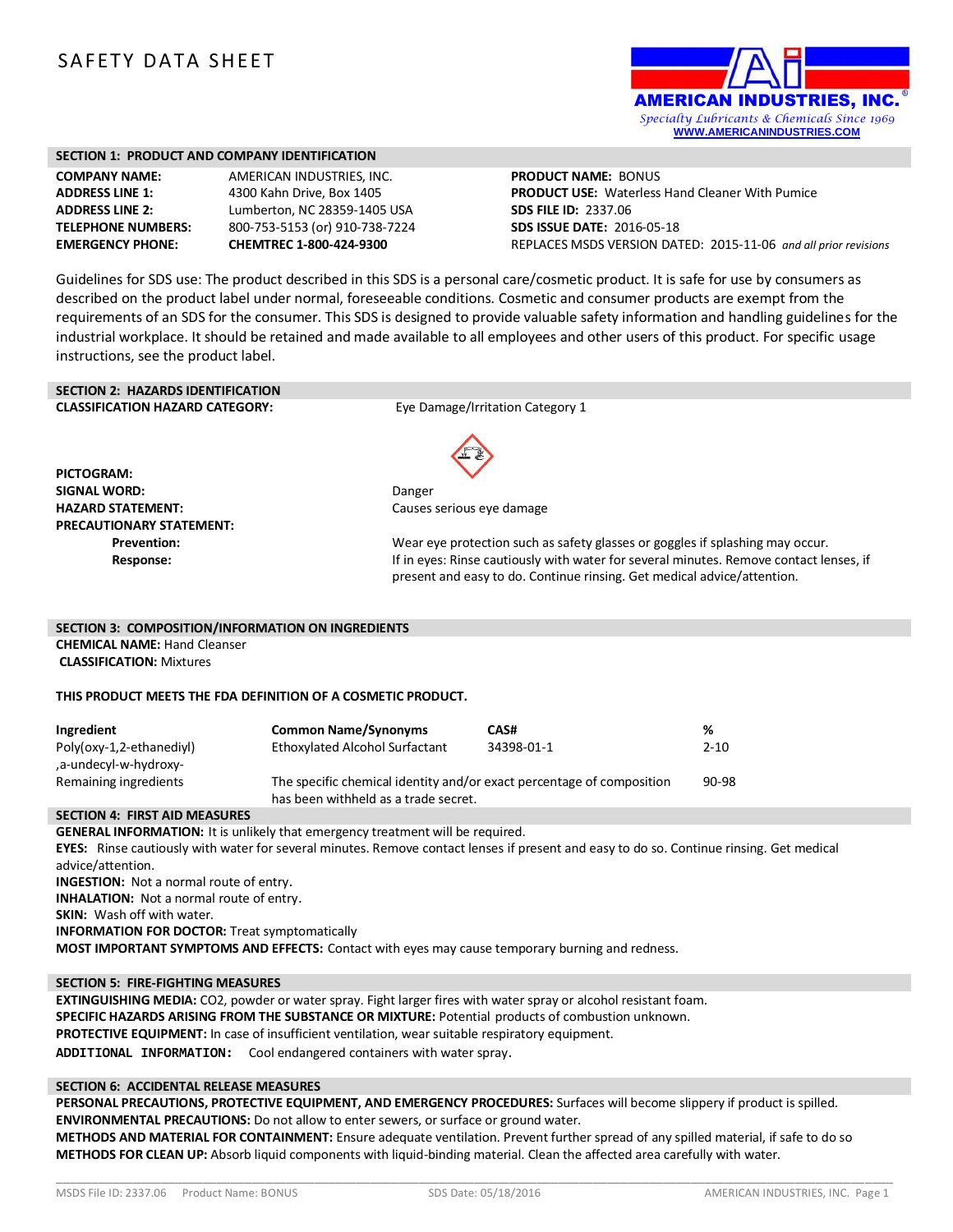#### **SECTION 7: HANDLING AND STORAGE**

**HANDLING**: Avoid contact with eyes.

**STORAGE REQUIREMENTS:** Store in a cool, dry location, out of direct sunlight. **INCOMPATIBLE MATERIAL:** None known based on information available.

# **SECTION 8: EXPOSURE CONTROLS/PERSONAL PROTECTION**

**EXPOSURE GUIDELINES:** This product presents no health hazards to the user when used according to labels directions for its intended use. **PERMISSIBLE OR RECOMMENDED EXPOSURE LIMITS FOR MIXTURE:** ACGIH Undetermined. NIOSH Undetermined. OSHA Undetermined. **APPROPRIATE ENGINEERING CONTROLS:** See section 7. No additional data available.

**GENERAL HYGIENIC MEASURES:** Wash hands before breaks and at the end of work.

**EYES**: In case of splash risk, wear safety glasses.

**SKIN:** Not generally required.

**RESPIRATORS**: Not necessary if area is well ventilated.

#### **SECTION 9: PHYSICAL AND CHEMICAL PROPERTIES**

**APPEARANCE**: Thick green lotion. **ODOR:** Citrus. **ODOR THRESHOLD:** Not determined. **MELTING POINT/MELTING RANGE:** Not determined. FREEZING POINT: +32<sup>o</sup>F (0<sup>o</sup>C)

**FLASH POINT: >+210<sup>°</sup>F (>+99<sup>°</sup>C)** 

**FLAMMABILITY (solid, gas):** Not applicable. **IGNITION TEMPERATURE:** Not determined. **DECOMPOSITION TEMPERATURE:** Not determined. **SELF IGNITING:** Product is not self-igniting. **DANGER OF EXPLOSION:** Not determined. **VOC:** 0% by weight. **VISCOSITY:** Not determined. **EVAPORATION RATE**: Not determined **SPECIFIC GRAVITY:** 1.1 **SOLUBILITY IN WATER:** Soluble (liquid portion). **pH:** 6-7 **BOILING POINT: 212°F (100°C).** 

# **SECTION 10: STABILITY AND REACTIVITY**

**CHEMICAL STABILITY:** Product is stable if used as directed. **REACTIVITY:** Normally non-reactive. **INCOMPATIBLE MATERIALS:** Non known. **HAZARDOUS DECOMPOSITION:** None known. **CONDITIONS TO AVOID:** None known.

# **SECTION 11: TOXICOLOGICAL INFORMATION**

**LIKELY ROUTES OF EXPOSURE:** Skin, Eye. **EYE:** Contact will cause burning and irritation. **SKIN:** Long term or excessive use may cause dryness. **CHRONIC HEALTH EFFECTS**: None known. **ACUTE TOXICITY:** Not tested. **CARCINOGENICITY:** None of the chemicals used in this product have been found to be carcinogenic by NTP, IARC, OSHA, or ACGIH.

**SECTION 12: ECOLOGICAL INFORMATION AQUATIC TOXICITY**: Not tested. **PERSISTENCE AND DEGRADABILITY:** Not tested. **BIOACCUMULATIVE POTENTIAL:** Not tested. **MOBILITY IN SOIL:** Not tested. **BEHAVIOR IN SEWAGE PROCESSING PLANTS:** Not tested.

# **SECTION 13: DISPOSAL CONSIDERATIONS**

Dispose of in accordance with applicable local, state and federal regulations.

# **SECTION 14: TRANSPORT INFORMATION DOT INFORMATION PROPER SHIPPING NAME:** Unregulated. **HAZARD CLASS**: N/A **UN NUMBER**: N/A